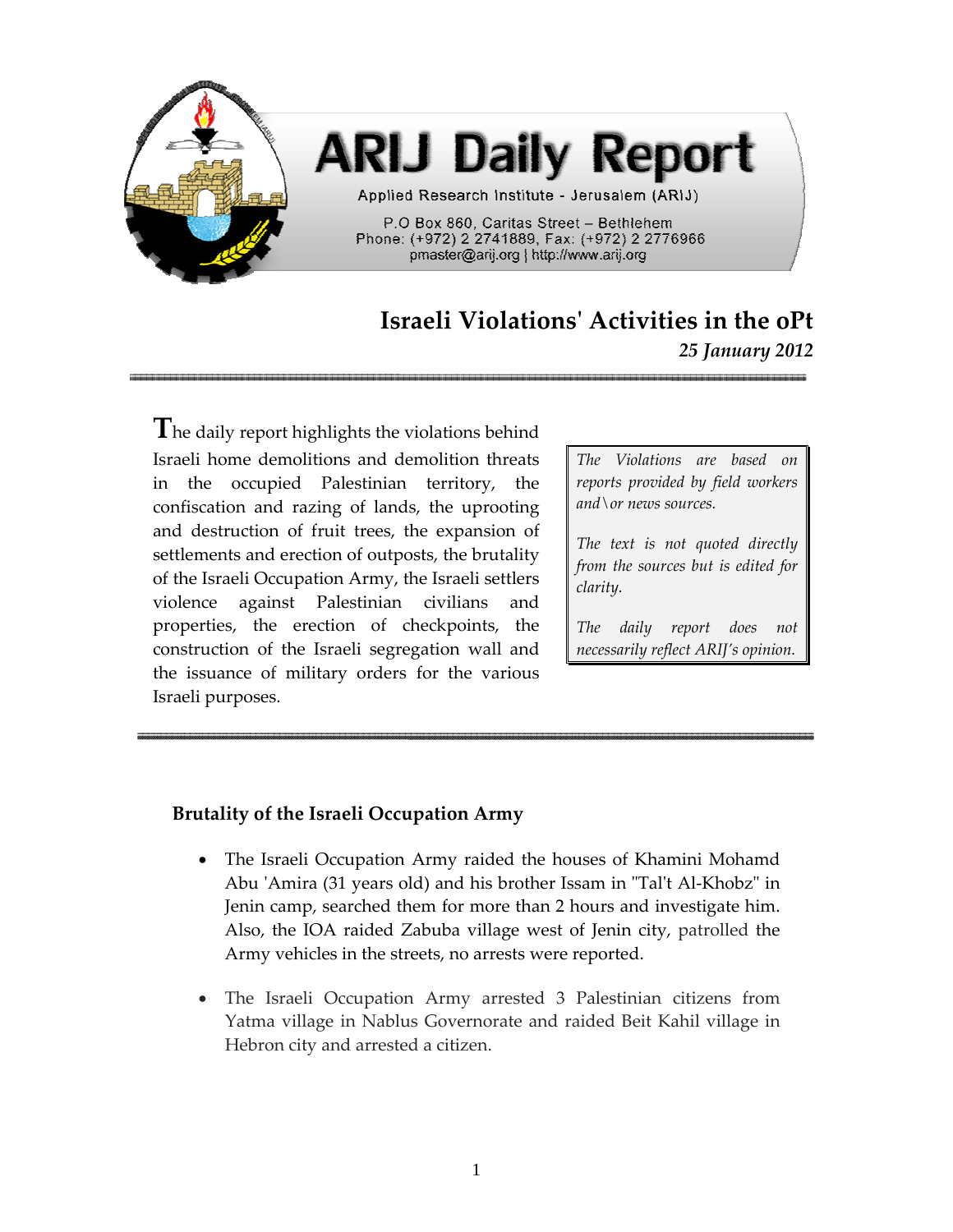- The Israeli Occupation Army raided Khirbet 'Ein Ar Rifa'iyeh east of Yatta town south of Hebron city and stormed the house of Mohammad Jebreil Jaber Ibrahim (60 years old) preventing him from repairing his house under gunpoint. The IOA confiscated construction equipments and tools (agricultural tractor, concrete mixer and concrete pump) and expelled workers. Furthermore the IOA ran over Mahmud Au Aqbetia (26 years old) while trying to stop them, and forced him to sign a paper stating "Forbidden to work in this building."
- The Israeli Occupation Soldiers raided Yatma village south of Nablus city and searched several Palestinian houses and arrested 3 citizens: Tareq Amer Snobar (18 years old), Wadah Abd Al‐Moʹti Snobar (19 years old) and Issam Mohamad Khalil Snoubar (18 years old).
- The Israeli Occupation Army arrested two citizens at Hawwara checkpoint south of Nablus city; Qusai Hani Mohammad Najem and Ghazi Daoud Odeh, both in the age of fourteen from Hawwara village.
- The Israeli Court extended the detention of Mohammad Tahtoh, a lawmaker and former Palestinian minster Khalil Abu ʹArafa till the next Sunday, to continue investigation.
- The Israeli Occupation Army raided and searched the farmer of Jamal Al‐Tawil in Kheleh Al‐Forn south of Hebron city and confiscated Gasoline generator, 3 cylinder gas, welding machine and some other hand tools. Also the IOA, searched barracks and rooms in the farm causing damages to the properties. Meanwhile, the Israeli troops confiscated agricultural tractor owned by Mahmud Abu Qabtiya south of Hebron city.

## **Home Demolition and Demolition Threats**

- Israeli police and Jerusalem Municipality workers handed out new military orders to demolish houses and commercial structures in Wadi Qaddum neighborhood and ʹEin Al Luza in Silwan city. Of the notified families, the following were known: Farokh, Sharf and Hamami.
- The Israeli Occupation Army demolished 10 tents and 4 bruxes in Khirbet Um Al‐Khair east of Yatta town south of Hebron city. The demolished structures are owned by; Mohamad Al‐Hathalin, Abd